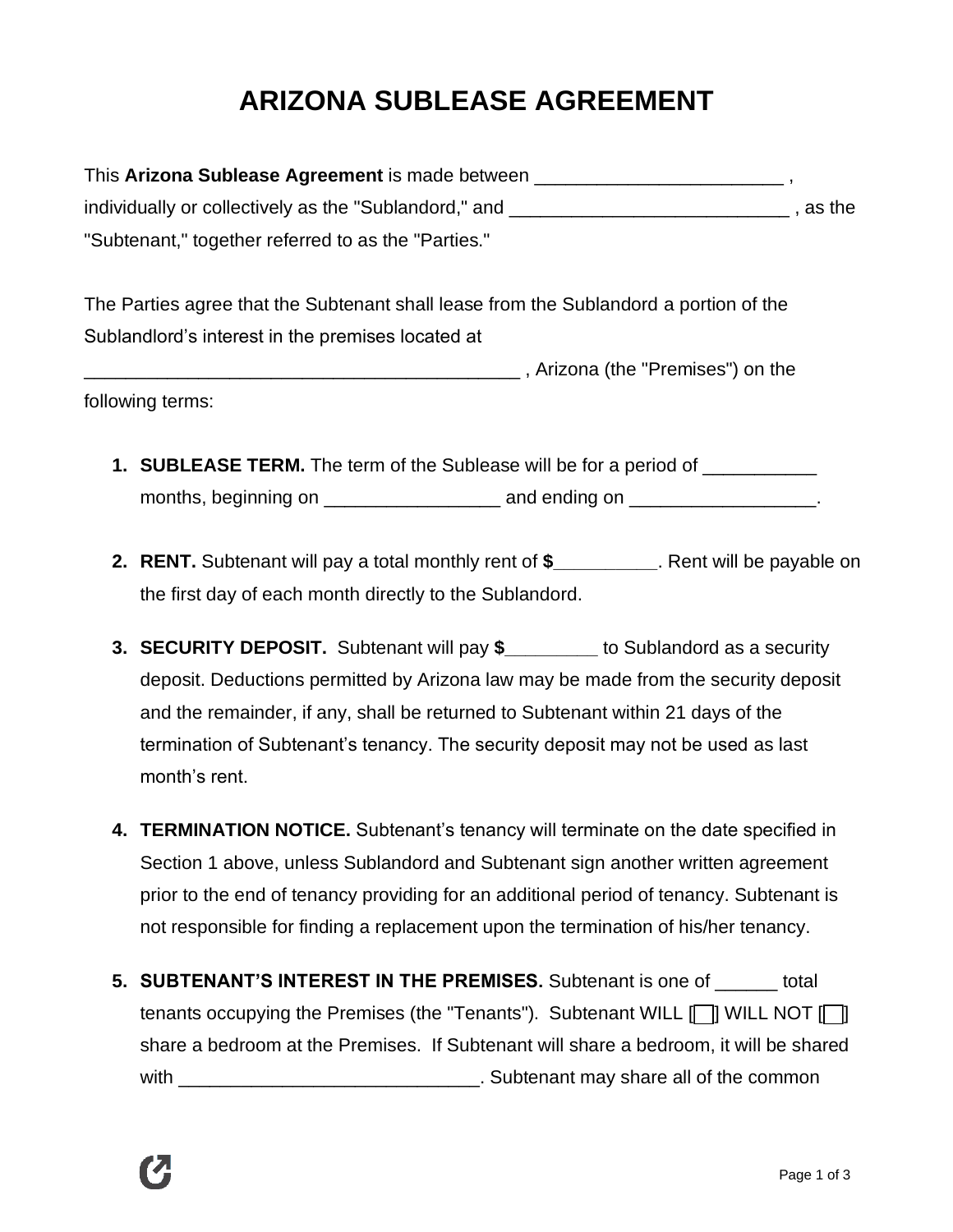spaces (e.g., living room, dining room, kitchen, bathroom) in the Premises equally with the other Tenants.

- **6. OVERNIGHT GUESTS.** The Subtenant DOES **[** ] DOES NOT **[** ] need to obtain Sublandlord's permission prior to the stay of any overnight guest(s).
- **7. UTILITY AND TELEPHONE CHARGES.** The Subtenant agrees to pay \_\_\_\_\_\_\_% of all utility charges. The Subtenant will pay \_\_\_\_\_\_\_% of the fixed monthly telephone service charges and Subtenant will pay 100% of those telephone charges for which s/he is directly and individually responsible.
- **8. HOUSEHOLD CHORES.** The Tenants will divide all household chores as follows:

\_\_\_\_\_\_\_\_\_\_\_\_\_\_\_\_\_\_\_\_\_\_\_\_\_\_\_\_\_\_\_\_\_\_\_\_\_\_\_\_\_\_\_\_\_\_\_\_\_\_\_\_\_\_\_\_\_\_\_\_

- **9. NOISE LEVEL.** During the hours of **the Tenants will maintain a noise** level that will permit all tenants to study.
- **10. SMOKING.** (Check one) Smoking IS  $\Box$ , IS NOT  $\Box$  allowed in the Premises.
- **11. ALCOHOL.** (Check one) Alcohol IS  $\Box$  , IS NOT  $\Box$  allowed in the Premises.
- **12. PARKING SPACE.** The Subtenant agrees that s/he IS [ ] IS NOT [ ] entitled to use a parking space as part of this Arizona Sublease Agreement. The parking space, if any, is located at \_\_\_\_\_\_\_\_\_\_\_\_\_\_\_\_\_\_\_\_\_\_\_\_\_\_\_\_\_\_\_\_\_\_\_\_.
- **13.MASTER LEASE.** In addition to the provisions of this Arizona Sublease Agreement, the Subtenant agrees to be bound by all the conditions of the lease between Sublandord and the landlord, **Example 20 and the Subset Constanting Subset Cease**"). **The Master Lease is attached to this Sublease Agreement for reference.** The terms of the Master Lease are hereby incorporated into this Sublease Agreement. No representation that is not included here or in the Master Lease shall be binding upon the Parties.
- **14.TERMINATION OF MASTER LEASE.** If Sublandord terminates his/her tenancy in the Premises under the Master Lease, Sublandord will provide thirty (30) days' notice to